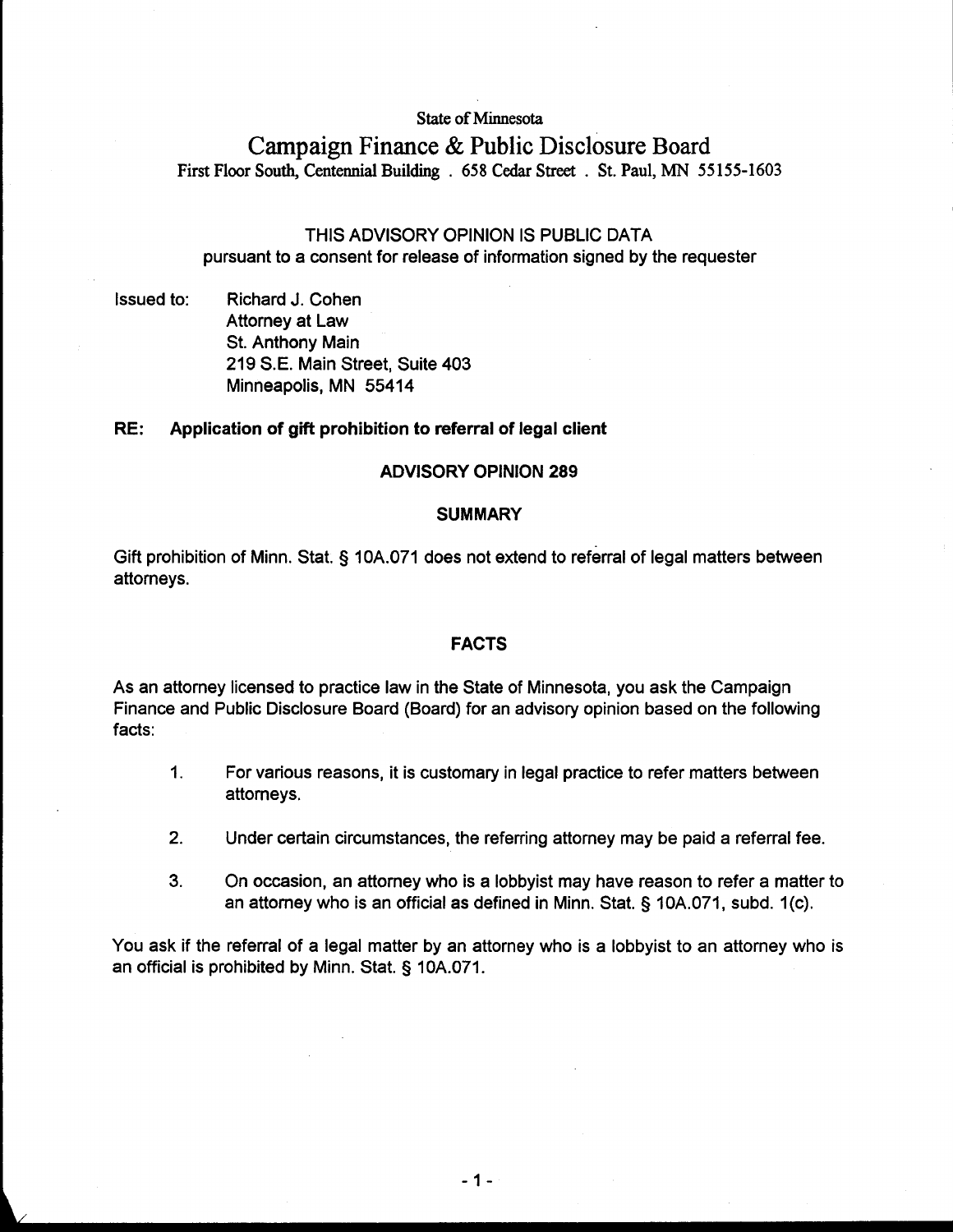# **ISSUE**

Is the referral of a legal client by an attorney who is a lobbyist to an attorney who is an official prohibited by Minn. Stat. **3** 10A.0711

# **OPINION**

No. Referrals of legal clients are not gifts under the definitions established in Minn. Stat. § 10A.071, subd. I (b) or the Board's administrative rules.

The referral of a legal client provides the recipient with, at most, a contingent opportunity to earn a legal fee. The actual fee, if earned, results from the services rendered by the recipient of the referral.

In additional to the provision of legal services, the realization of value from a referral is contingent on the referred client accepting the new attorney and is often further contingent on success on the merits of the referred matter.

None of the definitions of "gift" in statute or rule can reasonably be interpreted to include such a transaction.

 $4/\sigma$ 4/98

G. Barry Anderson, Chair Campaign Finance and Public Disclosure Board